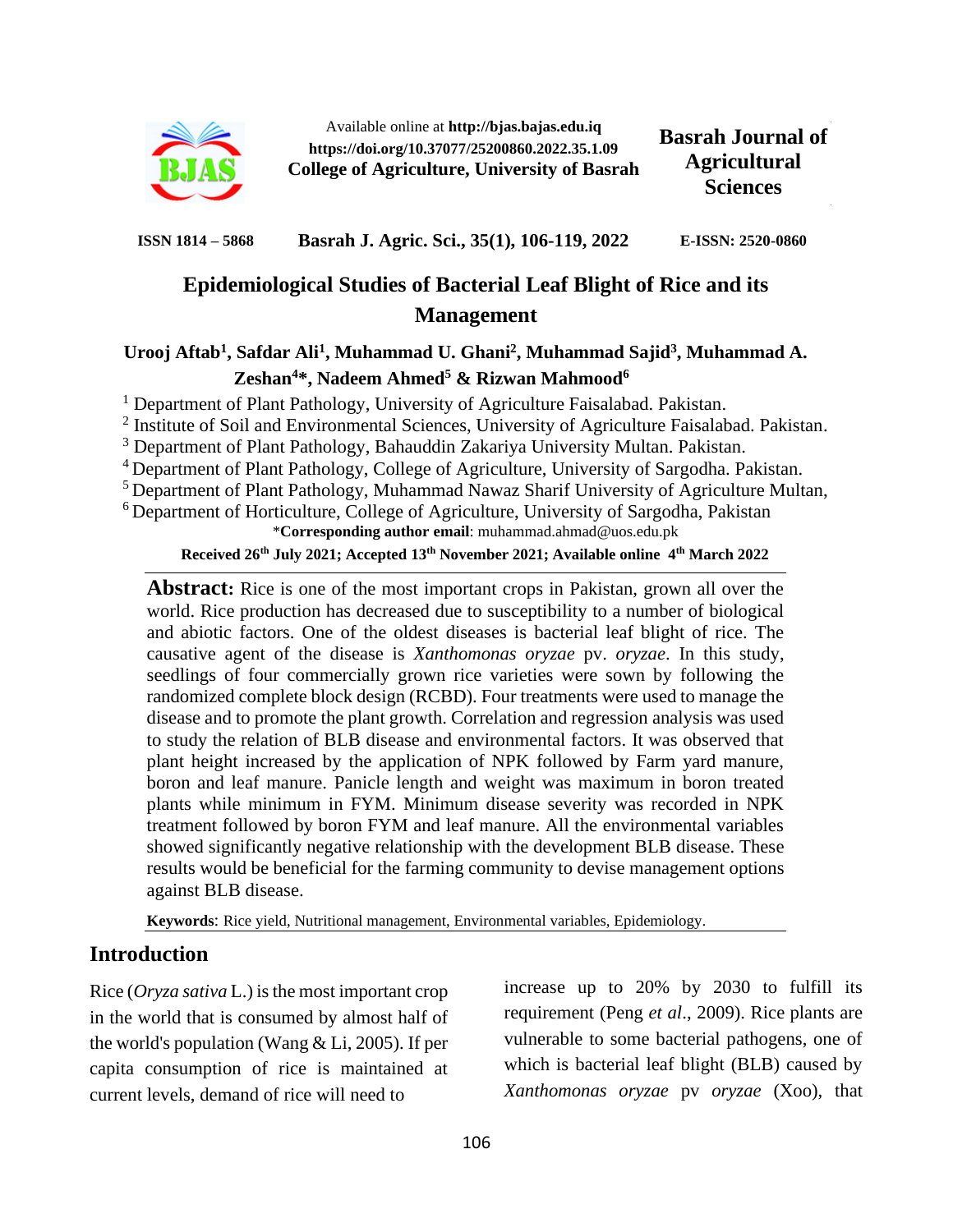incites heavy losses in rice cultivation areas (Xu *et al*., 2010). BLB hinders the appearance of cones and grain fillings that reduce production by 20% (Khan *et al*., 2014). Xoo is distributed around the world and has 50-90% impact on the productivity (Ellur *et al*., 2016). The disease is widespread in Asia, United States, Latin America and Australia. In Pakistan, the disease is increasing year after year as the famous Basmati varieties are vulnerable to BLB disease (Khan *et al*., 2000). Crop losses are dependent on crop stage, level of susceptibility, and the available environment (Rangarajan *et al*., 1999). Pathogens move vertically through the leaves by primary vein. A few days later, bacterial cells and extracellular polysaccharides (EPS) fills the vessels and filter out from the hydathodes. As a result, 43 beads or exudates chains are formed on the surface of the leaves, forming a characteristic sign of disease (Nino-Liu *et al*., 2006). This bacterium has a type III protein secretion system that directly injects toxic factors into the host (Furutani *et al*., 2009).

 BLB is spreading in Pakistan during the most recent years primarily in Kallar belt which is recognized as high quality rice producing areas (Khan *et al*., 2015). Pathogen (Xoo) is very diverse and difficult to control; the most efficient way of administering BLB is only the introduction of host resistance and its development (Yan *et al*., 2016). The integration of micronutrients with *Psedumonas fluorescens* enhanced its aggressiveness as a bioagent against Xoo (Sharma *et al*., 2017). The combination of seed treatment, sprinkling of the soil and leaves found a minimal incidence of bacterial blight of the leaf with a maximum yield compared to the untreated plants (Jeung *et al*., 2006). The most reasonable and popular approach to control BLB is resistance to rice

controls (Lussewa *et al*., 2016). The value of diversity of resistance depends on the availability of resistant genetic resources and inequalities within the pathogen population (Webb *et al*., 2005). Some Xoo bacterial antagonists have been tried as biological agents and have not been commercialized (Yasmin *et al*., 2017). On the other hand, the use of cultural practices to control the disease by improving or changing cultural practices is only partially effective in limiting the spread of pathogens (Nino-Liu *et al*., 2006). However, the durability of resistance depends on the spread of pathogen competition over time and space (Jagjeet *et al*., 2010). This is because the Xoo pathogen is very diverse and there are more than 30 species of bacteria worldwide (Noda *et al*., 2001). Salim *et al*., (2003) stated that treatment of diseases such as bacterial leaf rot, including resistant breed breeding and chemical treatment, has been extensively pursued.

varieties that is more effective than chemical

 During the last decade, climate change has been adversely affected by Asian monsoons and flooding in Pakistan's rice-producing regions (Gumma *et al*., 2011). In future, there will be little chance of increasing the area of rice cultivation due to enlarged urbanization and the installation of the industrial in the main rice producing countries of Asia and the competition of water and farmland (Kueneman, 2006). Climate change presents significant challenge for the management of plant diseases. (Garrett *et al*., 2006). Elevated temperatures are expected to speed up the destruction of resistance to plant diseases through higher disease pressures and the efficacy of altered genes in most of the host pathogen systems. Keeping in view the described facts, the present study was aimed to check efficiency of chemicals and fermented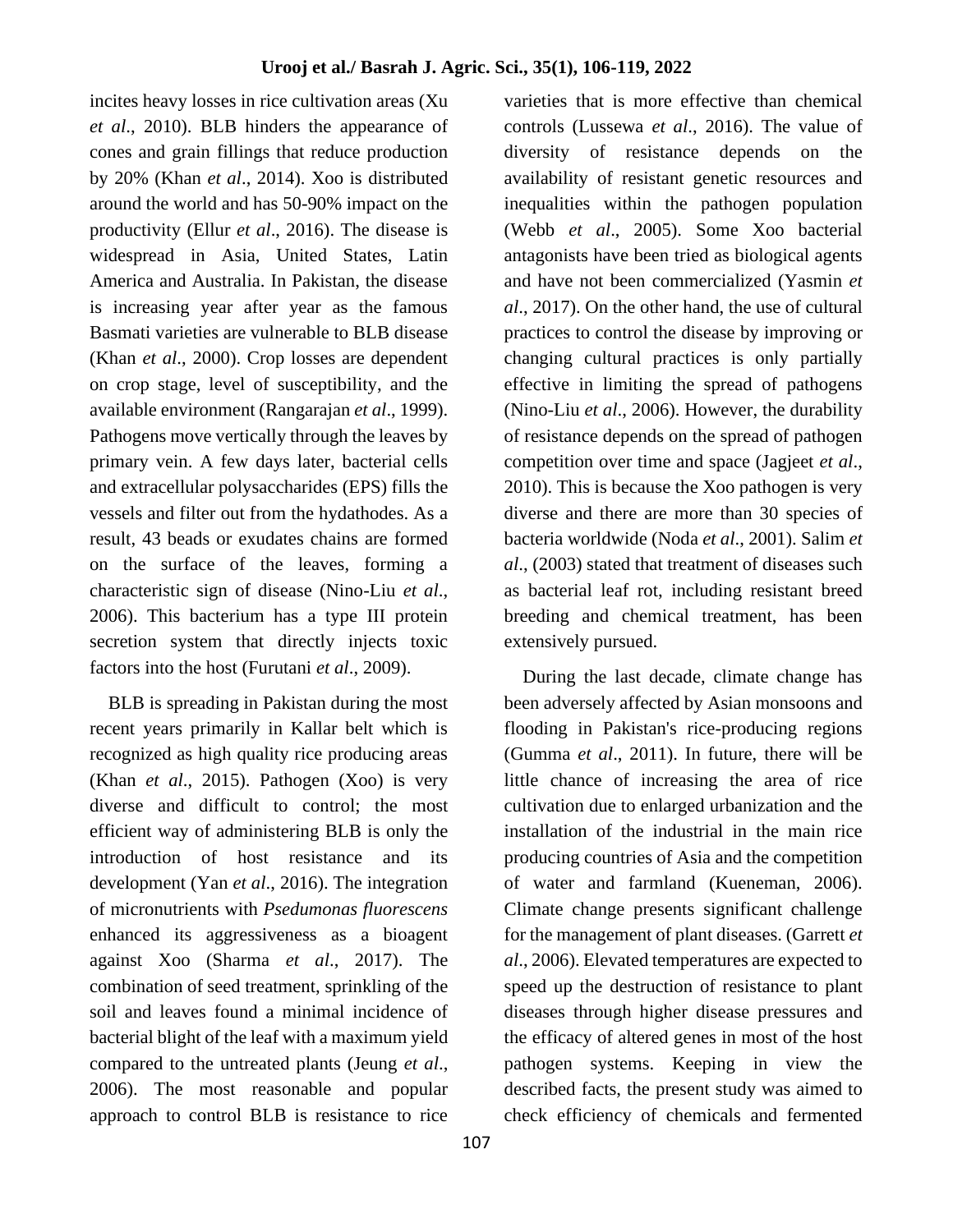nutritional amendments in managing bacterial leaf blight of rice and to check the effect of environment in relation to BLB disease of rice.

# **Materials & Methods**

## **Collection of rice germplasm and transplanting**

Seedlings of four commercially grown rice varieties as Chenab Basmati, Pak Basmati, Basmati 385 and Kisan were collected from research area of Department of Plant Breeding and Genetics, University of Agriculture Faisalabad (UAF), Pakistan. Rice nursery was transplanted in experimental area of Department of Plant Pathology, UAF by following augmented design for screening purposes. For management of the disease, four varieties were grown by following Randomized Complete Block Design (RCBD) with plant to plant distance 15.24cm and row to row 45.72cm.

### **Collection of infected leaf samples**

Leaf samples of rice infected with disease bacterial blight of rice were collected. Collected samples were sealed in polythene bags and labeled carefully with name of disease, with researcher name, farmer name, location, with exact date when sample were collected.

## **Management of BLB disease and preparation of fermented material**

Four treatments were used as fermented farmyard manure (FFYM), fermented leaves, nutrients (Boron, NPK) to manage bacterial leaf blight of rice. Waste organic material and fallen leaves were collected from the cow shed as organic material was fermented farm yard manure. Fallen leaves and farm yard manure were fermented with sugarcane, and with yeast extract. Then waste material were fermented and

decomposed properly by placing them under sunlight in polythene sheet. As nutritional amendments these fermented material were used.

 One kg of fallen leaves with one litter sugar cane juice and one gram of yeast powder for the preparation of fermented leaves organic matter and for the preparation of fermented farm yard manure one kg farm yard with one litter sugar cane juice and one gram of yeast powder. Soil was properly pulverized before transplantation of rice seedling and three blocks were made in plot having 10ft wide and 30ft long size. Fermented organic waste like Farm Yard manure leaves manure, nutrients and boron in single. With 1kg in each block with three replication were separately applied. Followed by irrigation complete assimilation was done with deep plugging. The effect of waste material was examined on number of grains per panicle, panicle length, and grain yield and grain weight per plant.

 To reduce the occurrence of pathogen defense activator as fermented organic material were tested and concentrations at their average doses were prepared for the decreasing disease. Foliar application of Bordeaux mixture and boron 4ml/liter were used after 15 days interval. Two sprays were applied, after thirty days of transplantation, to increase vigor of plant by enhancing resistance against bacterial blight disease of rice.

## **Data recording**

Data were recorded at different stages of disease and at various growth stages to calculate the percentage of disease. Data of disease incidence were collected by using formula.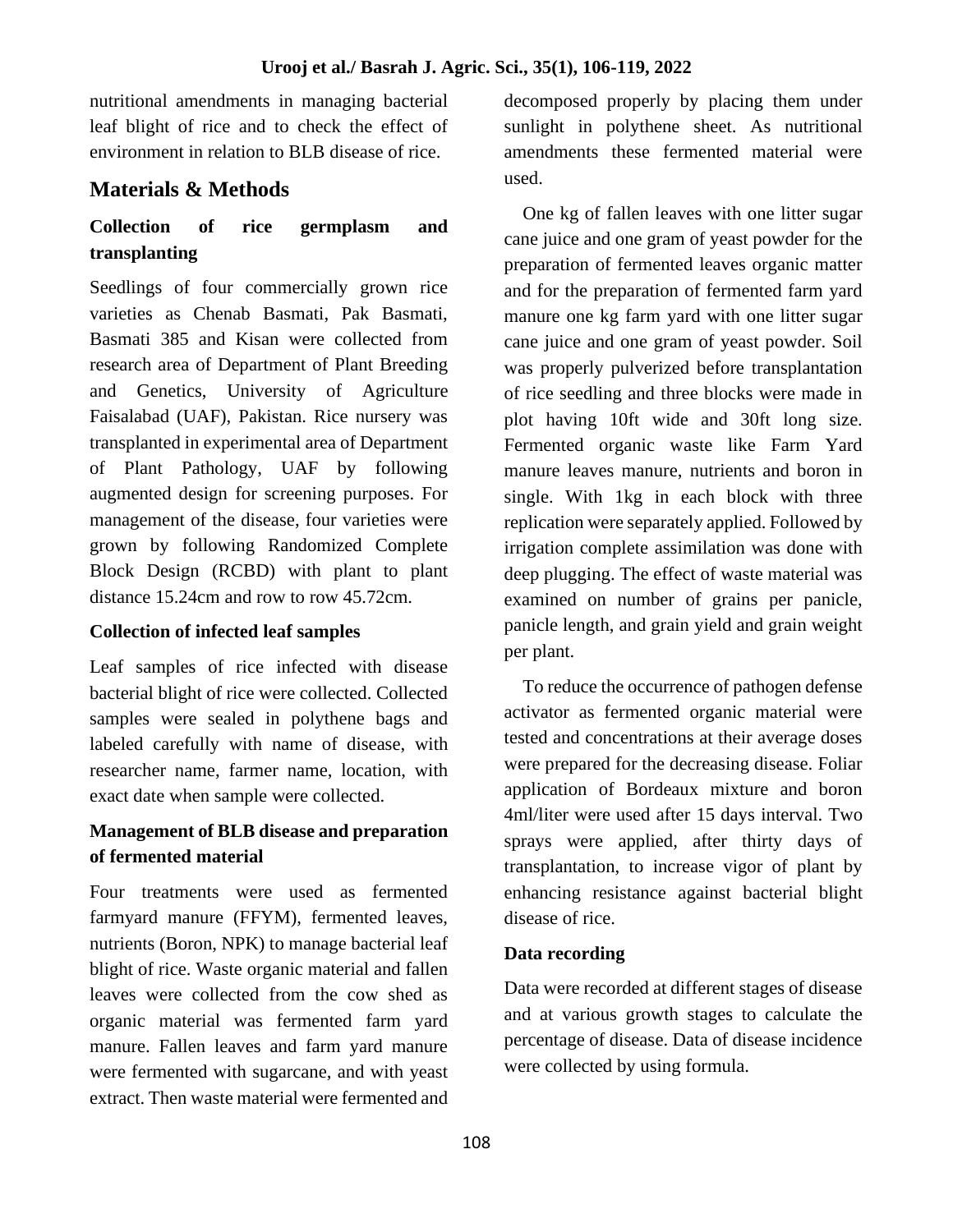Disease incidence

= Number of diseased plant Total number of plants inspected  $\times 100$ 

Disease incidence percentage over control can be determined by using following formula.

%age Disease Decrease over control=

(Disease Incidence in Control-Disease Incidence in Treatment)/ (Disease Incidence in Control)

#### **Disease severity**

Disease Severity = Number of infected leaves  $\frac{m}{\pi}$   $\times$  100<br>Total number of leaves  $\times$  100

Disease severity index (%)=  $\Sigma P \times Q/(M \times N) \times 100$ 

#### **Disease rating scale**

Where  $P =$  severity score,  $Q =$  number of infected plants having the same score;  $M = Total$ number of plants observed,  $N =$  Maximum rating scale number

Disease assessments were examined by using standard disease rating scale developed by SES IRRI, (1996).

| Disease incidence $(\% )$ | <b>AUDPC</b> | Disease ratings      |
|---------------------------|--------------|----------------------|
| 51\% 7                    | $551--$      | Highly susceptible   |
| $31 - 50\%$ 5             | 451-550      | Susceptible          |
| $11 - 30\%$ 3             | 300-450      | Moderately resistant |
| $1 - 10\%$ 1              | 101-300      | Resistant            |
| Less than $1\%$ 0         | $0 - 100$    | Highly resistant     |

### **Area under disease progress curve (AUDPC)**

The AUDPC was calculated by the trapezoidal integration of the disease incidence over time, considering the whole period evaluated, as follows

$$
n-1
$$
  
AUDPC =  $\sum [xi + xi + t/2](ti+1-it)$   
i= 1

where n is number of assessments: X is disease incidence  $(\%)(\text{ti+1-ti})$  time interval between two consecutive assessments.

### **Effect of BLB on agronomic attributes of rice**

### **Plant height (cm)**

Plant height with the help of measuring tape in centimeters all the four varieties was evaluated and compared with the control.

### **Length of Panicle (cm)**

Length of the panicle was measured with the help of measuring tape of 5-6 panicles of each selected variety of plant and then compared with control.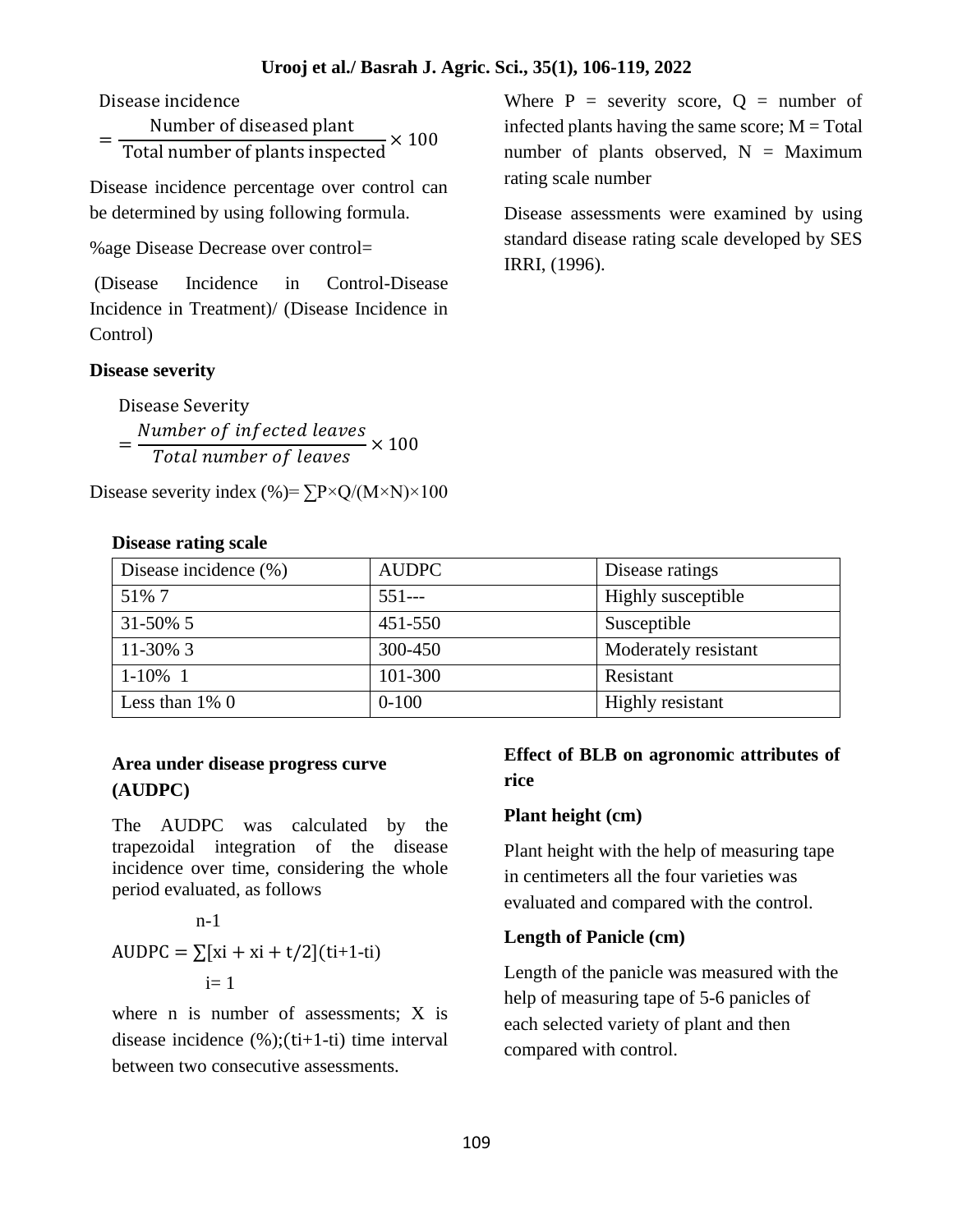### **Weight of panicles (g)**

Panicles were plucked carefully and then kept in polythene bags and after all brought to the laboratory. To measure the weight of panicles weighing apparatus was used and calculated and compared with the control.

#### **Statistical analysis**

The recorded data was subjected to statistical analysis by using LSD test and correlation and regression analysis was done to measure the effects of environmental factors on the plant growth and disease (Steel *et al*., 1997).

#### **Recording of climatic factors data**

Environmental data (maximum and minimum air temperature, relative humidity and rainfall) were collected from Meteorological Station of Department of Crop Physiology, University of Agriculture, Faisalabad situated adjacent (50 meters) to Research Area of Plant Pathology Department on daily basis during the cropping season and weekly averages were calculated. The environmental factors were correlated with rice blast disease incidence through correlation analysis (Steel *et al*., 1997). The specific devices were installed at the Meteorological station i.e. Thermometer for temperature; hygrometer for relative humidity and rain gauge for measuring rainfall.

|                | Assessment 1       |                   | Assessment 2       |                   | Assessment 3 |                   |  |
|----------------|--------------------|-------------------|--------------------|-------------------|--------------|-------------------|--|
| Varieties      | Incidence          | Severity index    | Incidence          | Severity index    | Incidence    | Severity<br>index |  |
| Basmati 385    | 16.35a             | 0.35a             | 21.95a             | 0.47a             | 25.55b       | 0.59 <sub>b</sub> |  |
| Chenab Basmati | 15.86 a            | 0.33a             | 19.69 <sub>b</sub> | 0.42 <sub>b</sub> | 23.53c       | 0.55c             |  |
| Kisan Basmati  | 16.79a             | 0.36a             | 22.28a             | 0.48a             | 27.95 a      | 0.61a             |  |
| Pak Basmati    | 13.29 <sub>b</sub> | 0.28 <sub>b</sub> | 18.76 b            | 0.41 <sub>b</sub> | 21.02d       | 0.49d             |  |
| $LSD$ 0.05     | 1.5                | 0.03              | 1.7                | 0.27              | 1.2          | 0.03              |  |

|  | Table (1). Temporal assessments mean incidence and severity index of BLB disease in rice cultivars. |  |  |
|--|-----------------------------------------------------------------------------------------------------|--|--|
|--|-----------------------------------------------------------------------------------------------------|--|--|

Means with different letters are significantly different from each other according to LSD test at 5% probability level.

## **Results**

**Evaluation of rice germplasm against Bacterial** 

### **Leaf Blight disease**

In first assessment, minimum BLB disease incidence was recorded as very few plants were infected by the pathogen and exhibited characteristic disease symptoms. Out of four rice cultivars only Pak Basmati depicted significant differences with rest in terms of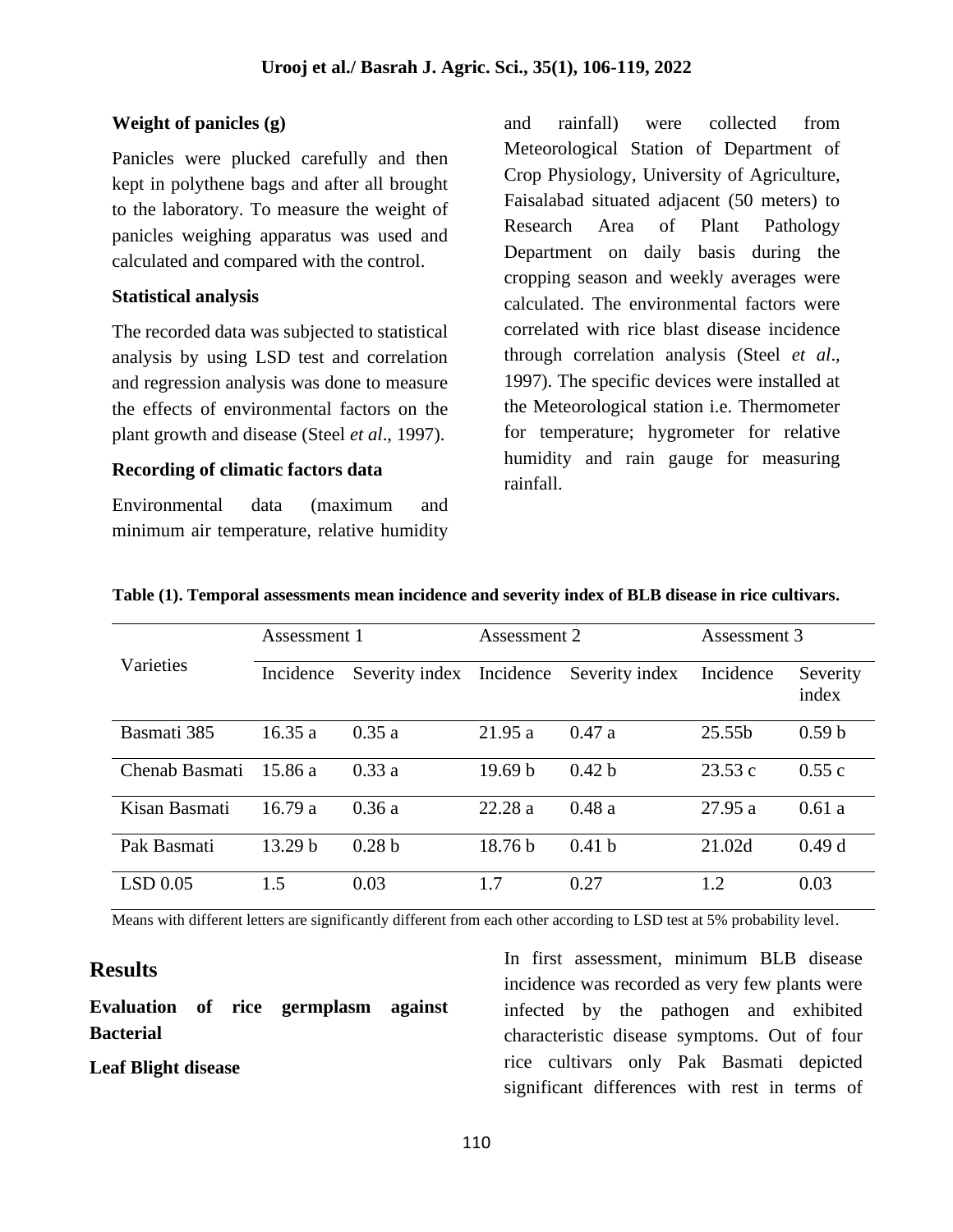disease incidence and severity index. BLB disease incidence ranged from 13.29% to 16.79% while severity index ranged from 0.28 to 0.36. All varieties except Pak Basmati showed more than 15% disease incidence (Table 2).

 BLB disease incidence increased during second assessment. The number of diseased plants also increased. Basmati 385 and Kisan Basmati were significantly different from Chenab Basmati and Pak Basmati in terms of disease incidence and severity index. BLB disease incidence ranged from 18.76% to 21.95% while disease severity index ranged from 0.41 to 0.48. Basmati 385 and Kisan Basmati showed more than 20% disease incidence (Table 1).

 During third assessment, BLB disease incidence was higher than previous two assessments. Total number of infected plants significantly increased as compared with first and second assessment. All the cultivars gave significantly different disease incidence and severity. The range of BLB disease incidence was 21.02% to 27.95% and of severity index was 0.49 to 0.61.Kisan Basmati depicted maximum disease incidence while Pak Basmati gave lowest (Table 1).

 Based upon screening assessments for evaluating the rice cultivars against BLB disease incidence, all the cultivars (Basmati 385, Chenab Basmati, Kisan Basmati and Pak Basmati) were regarded as moderately resistant (Table 2). Paired t test results indicated the average disease incidence for all cultivars during first assessment was 15.57% which increased to 19.92% in second assessment and 24.51% in third assessment. The mean difference between first and second difference was 4.35 that was significantly different from each other at (P

 $=0.0001$ ). Similarly, there was a significant difference between second and third assessment (4.59). There was a significant difference between first and third assessments (8.94).

## **Efficacy of different treatments against BLB disease severity**

Among all the treatments, NPK solution gave maximum reduction (67.37%) in disease incidence during first week of evaluation. Boron was the second most effective treatment with 64.88% reduction in disease incidence during first week followed by FYM (48.49%) and leaf manure (48.17%). There was significant reduction in disease incidence during second and third weeks as compared to first week. As far as the overall efficacy of the treatments is concerned; NPK solution was 79.71% efficient in reducing BLB disease incidence. Boron was 77.07% efficient followed by FYM (63.74%) and leaf manure (63.26%) (Table 3).

## **Effect of BLB disease on agronomic attributes of rice**

There was significant difference in plant height, panicle length and weight of panicle in all the varieties before and after the application of treatments. Maximum increment of plant height was recorded in Kisan Basmati and minimum in case of Pak Basmati. Post application panicle length was maximum in Pak Basmati and minimum in Chenab Basmati. The weight of panicle was maximum 7.21 in Chenab Basmati followed by Pak Basmati 6.93, Basmati 385 (6.13) and Kissan Basmati 4.93 (Table 4).

## **Effect of different treatments on agronomic attributes of rice**

Among different treatments, NPK gave maximum plant height (70.27 cm) as compared with control. FYM proved the second best in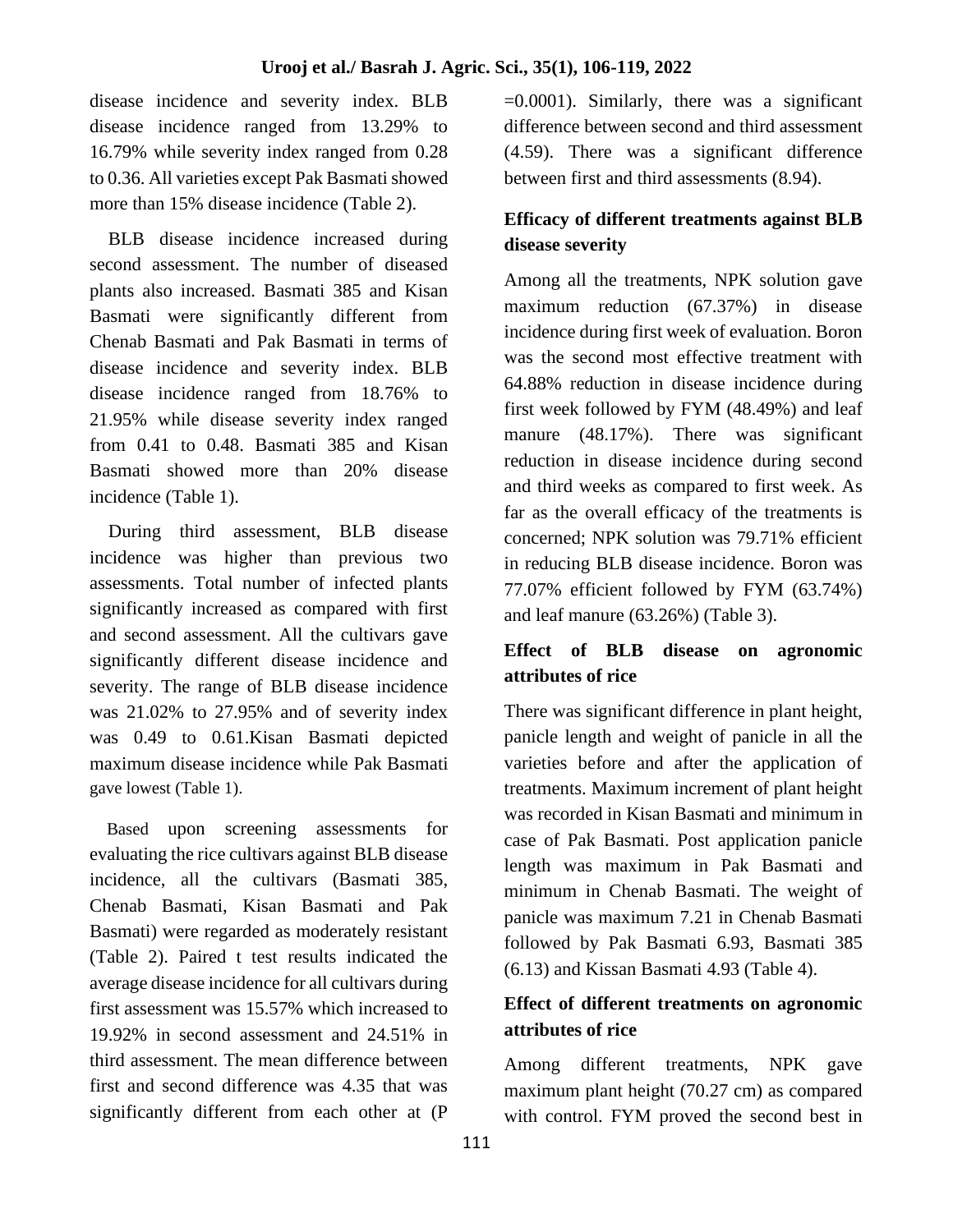increasing plant height followed by boron and leaf manure. Maximum panicle length (24.79 cm) was measured in boron treated plants followed by NPK, leaf manure and FYM. There was significant difference of boron from NPK

and leaf manure in increasing weight of panicle (Table 5).

## **Table (2): Rice cultivars sensitivity rankings based upon BLB disease incidence values summed up for all three assessments.**

| Varieties      | Incidence* | Sensitivity          | <b>AUDPC</b> |
|----------------|------------|----------------------|--------------|
| Basmati 385    | 20.28      | Moderately resistant | 381.92       |
| Chenab Basmati | 18.69      | Moderately resistant | 359.66       |
| Kisan Basmati  | 22.34      | Moderately resistant | 410.76       |
| Pak Basmati    | 17.69      | Moderately resistant | 345.66       |

\*Mean disease incidence was calculated by averaging the disease incidence from three assessments

|  |  | Table (3): Efficacy of nutrient solutions and organic material against BLB disease severity. |  |  |  |
|--|--|----------------------------------------------------------------------------------------------|--|--|--|
|  |  |                                                                                              |  |  |  |
|  |  |                                                                                              |  |  |  |

|                   | <b>Disease</b>            | Week1         | Week2        | Week3        |                  |
|-------------------|---------------------------|---------------|--------------|--------------|------------------|
| <b>Treatments</b> | incidence<br>before spray | DI/Reduction* | DI/Reduction | DI/Reduction | <b>%Efficacy</b> |
| <b>Boron</b>      | 58.14                     | 20.42c        | 14.92c       | 9.32d        | 77.07            |
|                   |                           | (64.88)       | (74.34)      | (83.97)      |                  |
| Leaf              | 53.89                     | 27.93 b       | 23.24 b      | 20.42 b      | 63.26            |
| manure            |                           | (48.17)       | (56.88)      | (62.11)      |                  |
| FYM**             | 56.27                     | 28.98b        | 22.94 b      | 18.72 c      | 63.74            |
|                   |                           | (48.49)       | (59.23)      | (66.73)      |                  |
| $NPK***$          | 58.16                     | 18.98 d       | 13.28d       | 7.27e        | 79.71            |
|                   |                           | (67.37)       | (77.17)      | (87.5)       |                  |
| Control           | 62.63                     | 63.74 a       | 68.95 a      | 62.14a       | 64.94            |

 $LSD0.05 = 1.7$ 

\*Percent reduction is indicated in parenthesis calculated by subtracting pre and post application, DI = Disease incidence, \*\*FYM = Farm yard manure, \*\*\*NPK= Nitrogen, phosphorus, potassium solution

| Varieties      | Time of data                                 | Plant Height | Panicle Length | Weight of         |  |
|----------------|----------------------------------------------|--------------|----------------|-------------------|--|
|                |                                              | (cm)         | (cm)           | Panicle $(g)$     |  |
| Basmati 385    | Pre treatment <sup><math>\wedge</math></sup> | 36.18a       | 08.92 a        | 4.39 <sub>b</sub> |  |
|                | Post treatment                               | 62.41b       | 23.77a         | 6.13 <sub>b</sub> |  |
| Chenab Basmati | Pre treatment                                | 36.26a       | 09.09 b        | 5.83 a            |  |

**Table (4): Comparison of different agronomic attributes in rice cultivars.**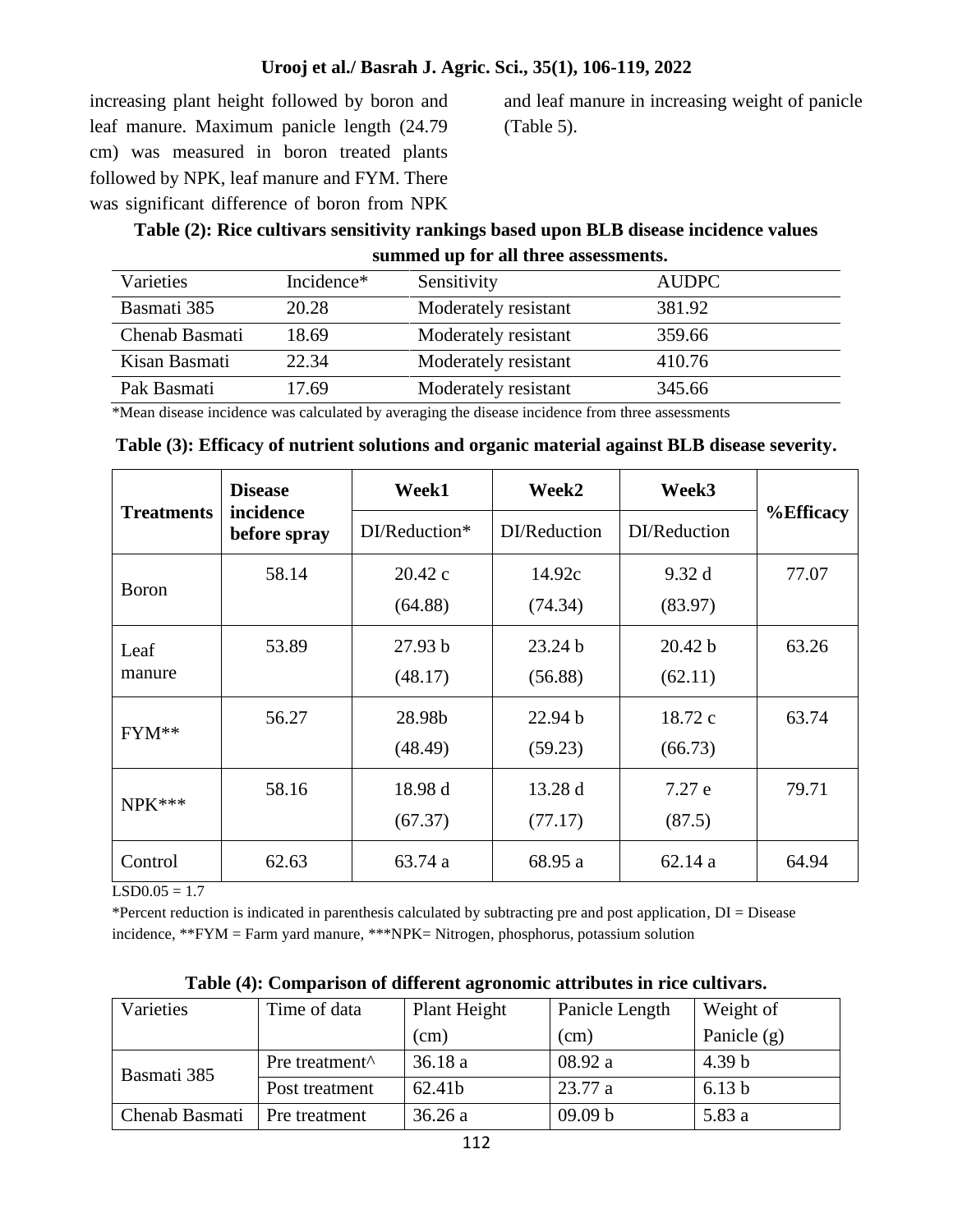|                | Post treatment | 59.34c | 23.64a  | 7.21 a            |
|----------------|----------------|--------|---------|-------------------|
| Kissan Basmati | Pre treatment  | 36.11a | 07.35 b | 3.73 <sub>b</sub> |
|                | Post treatment | 68.69a | 23.73a  | 4.93c             |
| Pak Basmati    | Pre treatment  | 36.33a | 09.29a  | 5.55a             |
|                | Post treatment | 55.27d | 24.56a  | 6.93 b            |
| LSD 0.05       |                | 2.4    | 2.6     | 1.2               |

^Similar letters in upper and lower rows against each variety in all columns are not significantly different

| Treatments  | Plant Height (cm) | Panicle Length (cm) | Weight of Panicle $(g)$ |
|-------------|-------------------|---------------------|-------------------------|
| <b>NPK</b>  | 70.27a            | 23.97 b             | 6.05 <sub>b</sub>       |
| <b>FYM</b>  | 66.49 b           | 21.85 d             | 5.88 c                  |
| Boron       | 62.66c            | 24.79 a             | 7.71a                   |
| Leaf manure | 56.17 d           | 22.69c              | 6.58 <sub>b</sub>       |
| Control     | 47.53 e           | 11.09 e             | 3.54d                   |
| LSD 0.05    | 1.3               | 1.4                 | 1.2                     |

|  |  |  |  |  | Table (5). Effect of different treatments on agronomic attributes of rice. |  |  |
|--|--|--|--|--|----------------------------------------------------------------------------|--|--|
|  |  |  |  |  |                                                                            |  |  |

## **Overall correlation of environmental conditions with bacterial blight disease of rice for four different rice varieties**

Bacterial growth was found best from 35°C to 39°C. The variety Chenab basmati has significant correlation on disease incidence with environmental conditions and variety Pak basmati, Basmati 385 and Kisan basmati have highly significant correlation on disease incidence with environmental conditions (Fig. 1). Maximum temperature showed negative effect on disease incidence of Chenab basmati and variety Pak basmati showed significant result on disease incidence with maximum temperature then variety Basmati 385 showed highly significant effect on disease incidence with maximum temperature and the variety Kisan basmati showed significant effect on disease incidence with maximum temperature.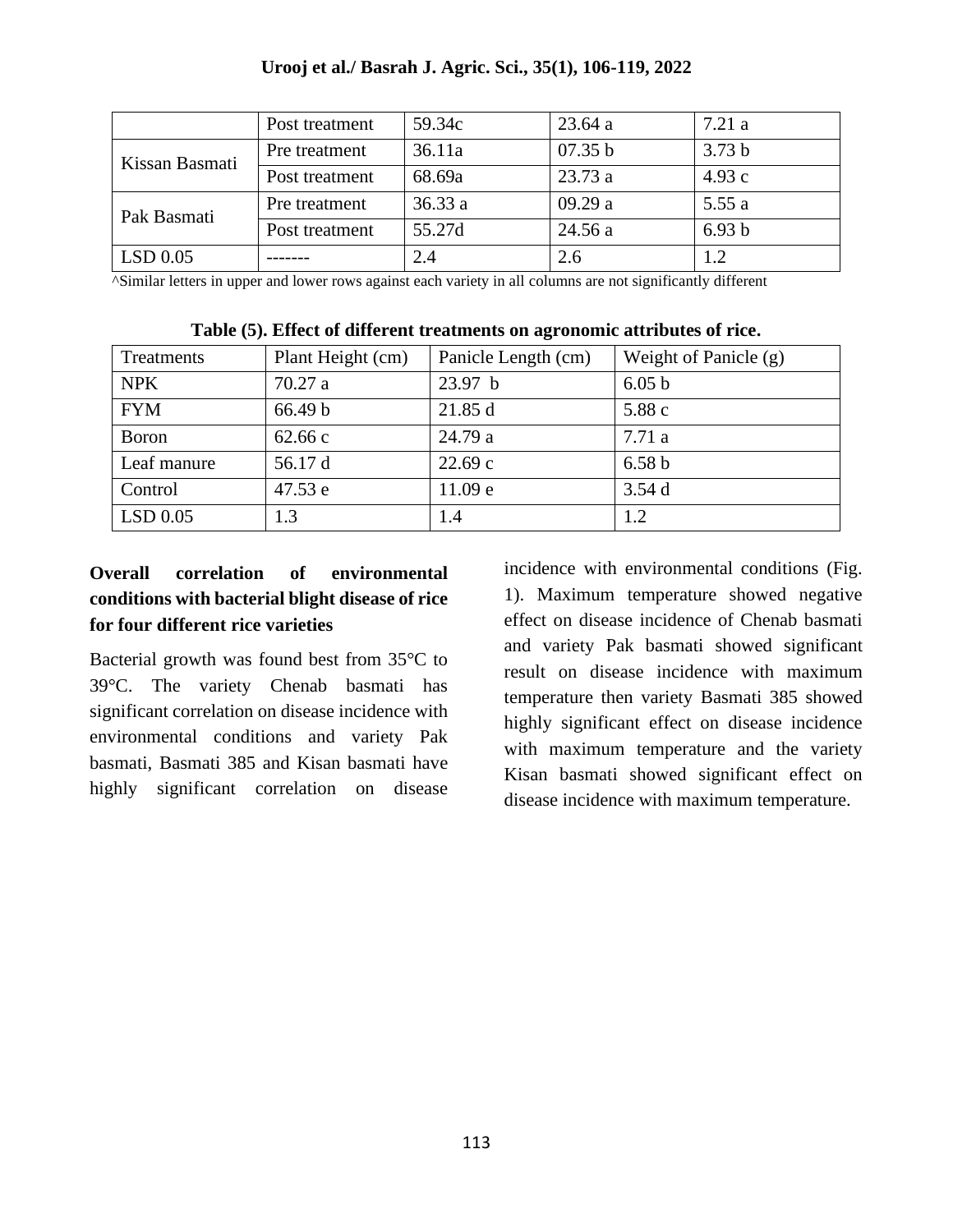

**Fig. (1): Correlation of environmental conditions with bacterial blight disease recorded on rice varieties.**

As minimum temperature gives negative effect on the disease incidence of variety Chenab basmati highly significant effect on disease incidence also Pak basmati showed highly significant effect on disease incidence with Basmati 385 and Kisan basmati. Relative humidity showed negative effect on disease incidence with the variety Chenab basmati and highly significant effect on disease incidence with Pak basmati, Basmati 385 and Kisan basmati. Rain fall showed highly significant correlated effect on disease incidence with Chenab basmati, Pak Basmati and Kisan Basmati and significant with Basmati-385.

### **Discussion**

Rice is considered to be one of the most important grains consumed worldwide, as it supplies important nutrients to 2.7 billion people worldwide (Salim *et al*., 2003). Although many chemicals have been shown to inhibit bacteria in the laboratory, some studies have been found to be effective in preventing or reducing the

disease outbreaks under field conditions. The mixtures of Bordeaux and other copper compounds have been used in Japan since 1909 against the fungi (Lindsey *et al*., 2020). In current study, all the cultivars depicted moderately resistant reaction against BLB disease. Rice germplasm was screened by many researchers to find out the resistant source against BLB disease. Wu et al., (2017) investigated the presence of major R genes and tolerance response correlation. The results are projected to provide necessary information for the rational use of the major R genes of the hybrid rice breeding program.

 Lussewa *et al*., (2016) stated that the efficient way of administering BLB is only the introduction of host resistance and its development. The main objective of this study was to examine the genotype strength through the interaction of the environment (GxE) with bacterial blight resistance in rice. Rafi et al., (2013) stated that the incidence of bacterial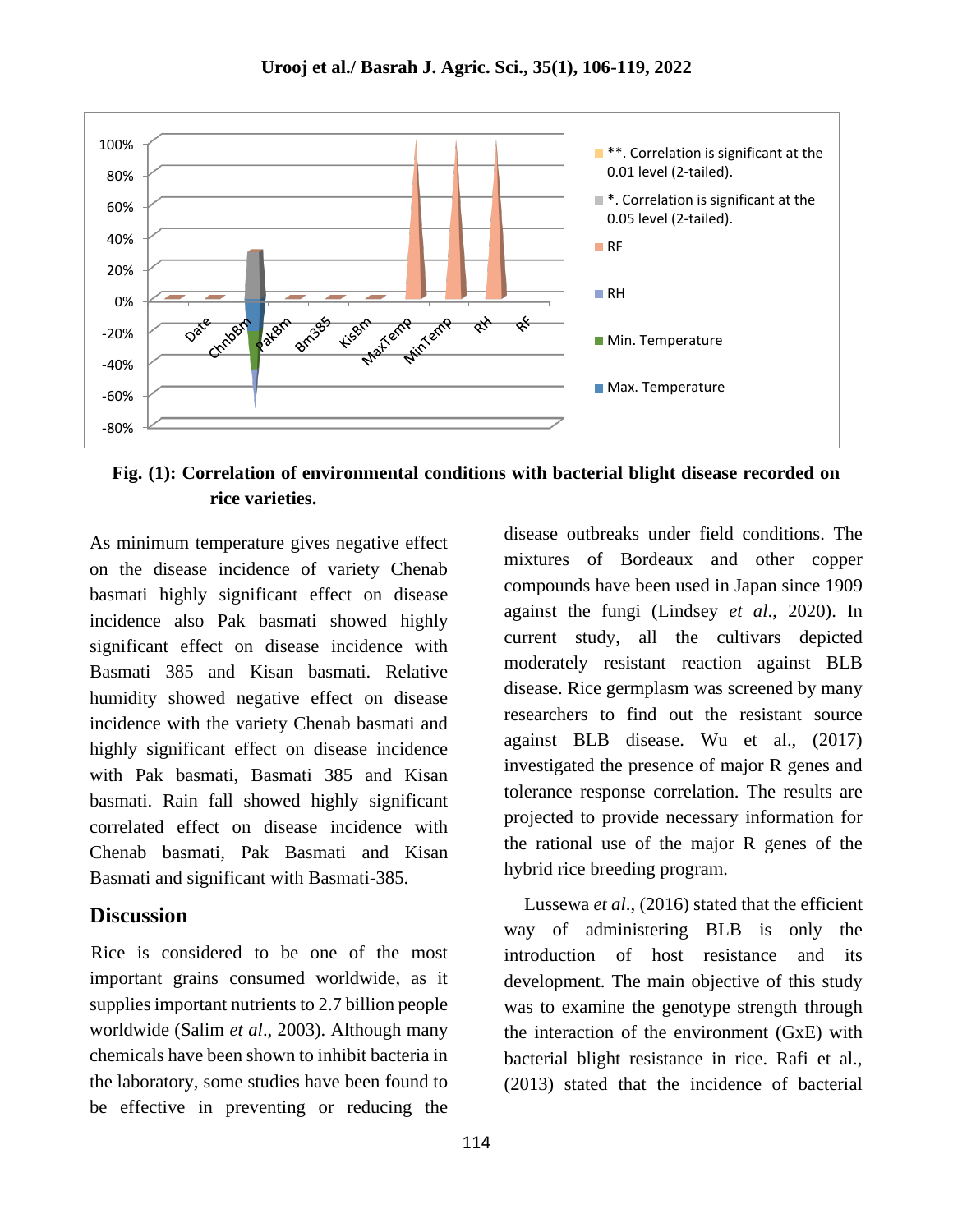blight disease was evaluated in all cultivated areas of Pakistan during 2005-2007. The incidence of Khyber Pakhtunkhwa disease (KPK) was 35 to 80.2% and the severity was 3.3 to 7.0. The incidence rates of Sindh and Baluchistan in Punjab were 36.8-7.46%, 11.67- 46.67% and 12-21.67%, respectively. The severity of the disease was 3-6, 0.67-3.33 and 0.33-1.22. Khan *et al*., (2012) found that Xa21 and Xa13 genes are resistant to most Xoo isolates, followed by Xa14 and Xa7. This resistance gene can be integrated (individually and in combination) for the improvement of basmati rice cultivars grown in the Punjab region of Pakistan.

 Nutrients are important for the growth and development of plants and microorganisms, and in disease control (Chakraborty *et al*., 2005). One of the first observations of the impact of nutritional amendments on the development of the disease is that fertilization at the time of plant deficiency has reduced the severity of the disease because fertilization optimizes plant growth (Ramli *et al*., 2018). Micronutrients take part in plant growth and development as well as these increases the aggressiveness of biocontrol agents against pathogens (Sharma *et al*., 2017).

 The maximum and minimum percentage losses of grain weight (GW) due to BLB infection were 17.84% and 11.17% in Sialkot and Naoughal, respectively. These weight loss rates (15.59% -11.94%) due to this pathogenic infection in the Khyber Pakhtonkhwa region of Pakistan (Khan *et al*., 2015). Nutrients boost up the defence system of the plant and repairs the lost or damaged sites of and thus are helpful in managing the disease as the weak hosts are more prone to be attacked by the pathogens.

 Several studies of epidemiology have shown that climatic variables such as rain, temperature and humidity affect the spread of diseases as an important factor. Temperatures, rain and wind accelerate disease outbreaks as temperatures rise, and wind speed and raindrops promote the spread of inoculums (DeVallavieille-Pope *et al*., 1995). Humidity has also been reported as the most promising factor, especially for wet periods for disease development (Huber and Gillespie, 1992). BLB is the most common occurrence in July with more than 200 mm of rainfall and an average annual temperature exceeding 24°C (Kumar *et al*., 2009). Therefore, the environment has been considered a source of strength in the development of the epidemic (Maanen & Xu, 2003). In this stage regression model, wind speed, relative morning humidity, precipitation and minimum temperature were the main environmental factors of the disease outbreak. The model showed that the maximum temperature did not have a significant impact on disease outbreaks. The most important factors of the disease epidemic are floods (Wang *et al*., 2003), which is considered a favorable environmental factor for precipitation, relative humidity, minimum temperature and flood season.

 Rehman *et al*., (2016) developed a step-bystep regression model for destructive pathogenic systems. Three sensitive rice varieties (IRRI-24 and TN-1, Basmati Super) were tested for disease severity and environmental variables. Because climate conditions strongly influence disease development, data sets for environmental variables of increase and decrease in daily temperatures, relative humidity in morning time or in evening time, precipitation, wind speed and daylight hours were collected and correlations were analyzed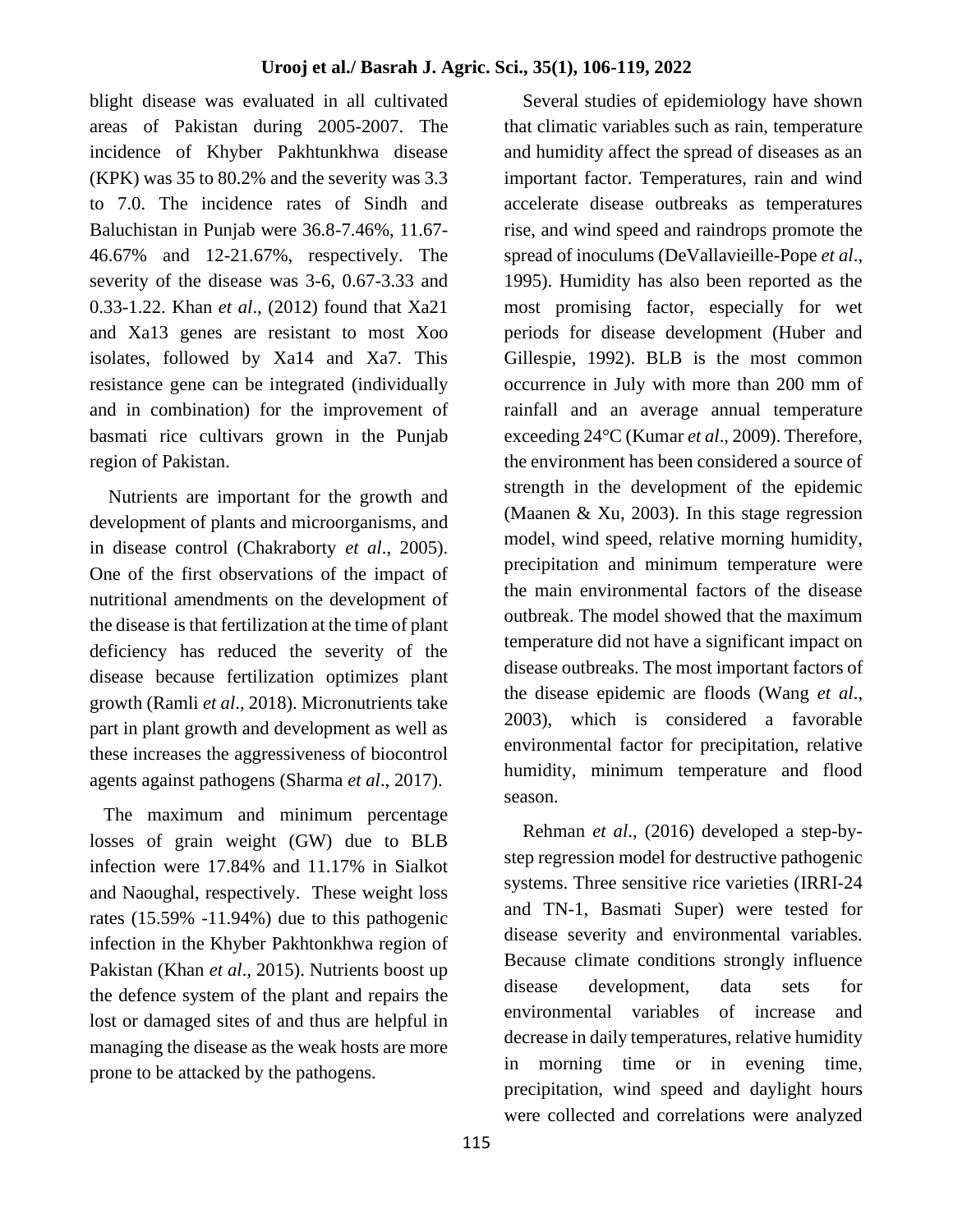for stepwise regression models. Samanta *et al*., (2016) performed regression analysis and showed that speed of wind and relative precipitation in the morning time were the most important environmental variables distressing disease development  $(P> 0.0001)$ . Environmental factors influence the biological activities of the pathogen and also of the host plant thus played an important role in the development of disease. Under unfavorable conditions, the pathogen would not be able to incite infection in the host plant and thus plant escape the disease despite the pathogen is virulent.

## **Conclusion**

It is concluded that NPK solution proved more effective against BLB disease of rice and all the agronomic attributes improved. It is the more eco-friendly approach for the management of disease.

## **Acknowledgment**

The authors acknowledge the Chairman Department of Plant Pathology, University of Agriculture Faisalabad (Pakistan) for provision of research area.

### **Conflicts of interest**

There is no conflict of interest among authors.

### **ORCID**

- U. Aftab : 0000-0002-3450-2899
- S. Ali: 0000-0002-4293-4616
- M. U. Ghani: 0000-0002-5823-1333
- M. Sajid: 0000-0003-2082-8051
- M. A. Zeshan: [0000-0003-2361-1632](https://orcid.org/0000-0003-2361-1632)
- N. Ahmed: 0000-0002-0946-5897
- R. Mahmood: 0000-0002-9252-7795

### **References**

- Chakraborty, S., Tiedemann A. V. & Teng P. S. (2005). Climate change: potential impact on plant diseases. *Environmental Pollution, 108*(3): 317-326. doi: 10.1016/s0269-7491(99)00210-9
- DeVallavieille-Pope, C., Huber, L., Leconte, M., & Goyeau, H. (1995). Comparative effects of temperature and interrupted wet periods on germination, penetration, and infection of Pucciniarecondita f. sp. tritici and P. striiformis on wheat seedlings. *Phytopathology, 85*(4): 409-415. DOI: 10.1094/Phyto-85-409
- Ellur, R. K., Khanna, A., Yadav, A., Pathania, S., Rajashekara, H., Singh, V. K., Gopala-Krishnan, S., Bhowmick, P. K., Nagarajan, M., Vinod, K. K., Prakash, G., Mondal, K. K., Singh, N. K., Vinod-Prabhu, K. & Singh, A. K. (2015). Improvement of basmati rice varieties for resistance to blast and bacterial blight diseases using marker assisted backcross breeding. *Plant Sicence,* 242: 330-341. https://doi.org/10.1016/j.plantsci.2015.08.020
- Garrett, K. A., Dendy, S. P., Frank, E. E., Rouse, M. N., & Travers, S. E. (2006). Climate change effects on plant disease: genomes to ecosystems. *Annual Review of Phytopathology, 44:* 489-509. https://doi.org/10.1146/annurev.phyto.44.070505.143 420
- Gumma, M. K., Gauchan, D., Nelson, A., Pandey, S., &Rala, A. (2011). Temporal changes in rice-growing area and their impact on livelihood over a decade: A case study of Nepal. Agriculture, *Ecosystems & Environment, 142*(3-4): 382-392. https://doi.org/10.1016/j.agee.2011.06.010
- Huber, L., & Gillespie, T. J. (1992). Modeling leaf wetness in relation to plant disease epidemiology. *Annual Review of Phytopathology, 30*(1): 553-577. https://doi.org/10.1146/annurev.py.30.090192.00300 5
- Jagjeet, S.L., Vikal, Y., Hunjan, M. S., Goel, R. K., Bharaj, T. S., & Raina, G. L. (2010). Genotypic and pathotypic diversity of Xanthomonasoryzaepv. oryzae, the cause of bacterial blight of rice in Punjab State of India. *Journal of Phytopathology, 159*(78): 479-487.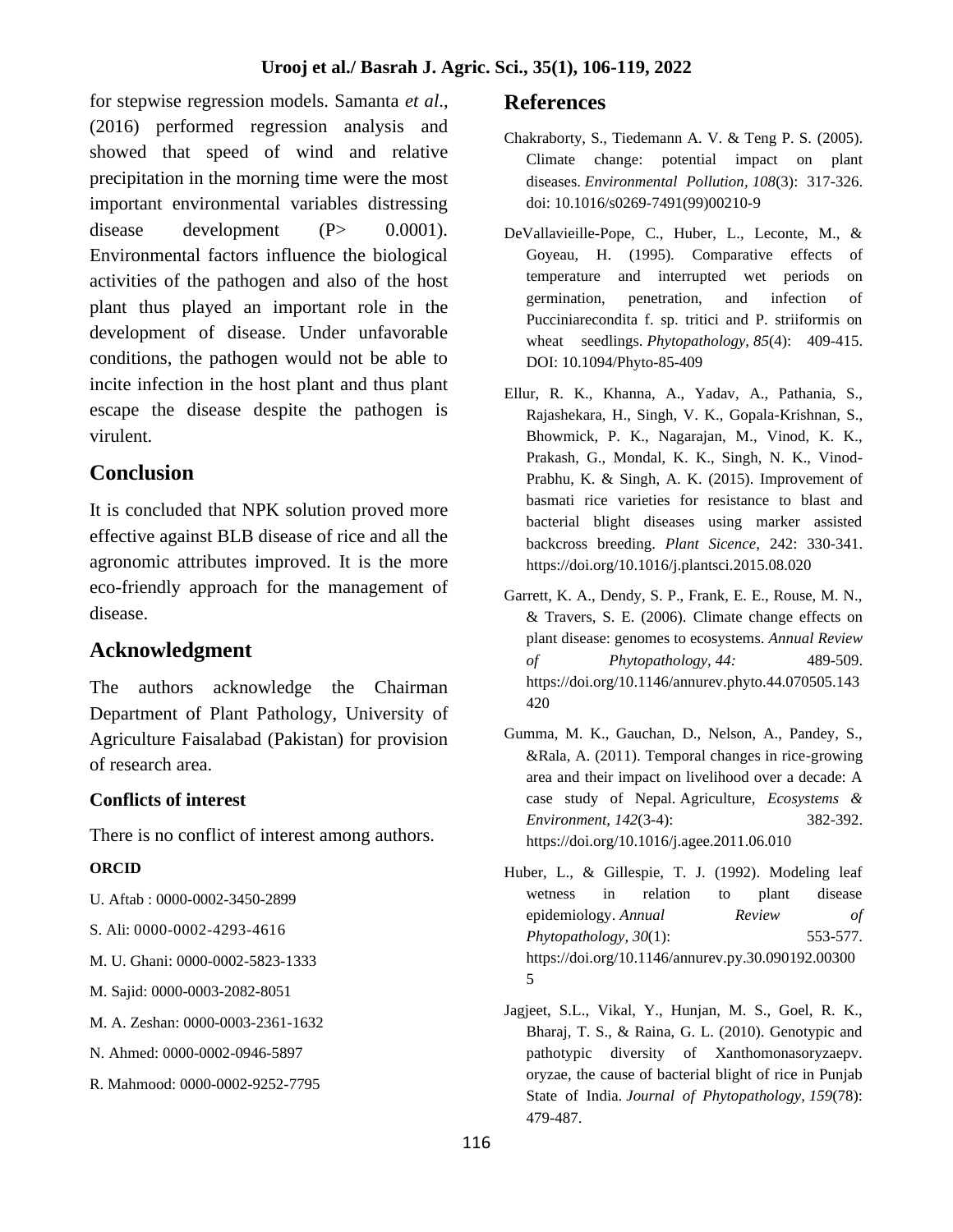<https://doi.org/10.1111/j.1439-0434.2011.01789.x>

- Jeung, J. U., Heu S. G., Shin M. S., Ruz C. M. V. &. Jena, K. K. (2006). Dynamics of Xanthomonas oryzae pv. oryzae populations in Korea and their relationship to known bacterial blight resistance genes. *Journal of Phyto Pathology, 96*: 867-875. https://doi.org/10.1094/PHYTO-96-0867
- Khan, J. A., Afroz, S., Arshad, H. M. I., Sarwar, N., Anwar, H. S., Saleem, K., & Jamil, F. F. (2014). Biochemical basis of resistance in rice against Bacterial leaf blight disease caused by *Xanthomonas oryzae* pv. *oryzae*. *Advances in Life Sciences*, *1*(3): 181-190.
- Khan, J. A., Arshad, H. M. I., Saleem, K., Sandhu, A. F., Hasnain, S., & Babar, M. M. (2012). Evaluation of resistance genes in rice against local isolates of *Xanthomonas oryzae* pv. *oryzae* in Punjab Province of Pakistan. *Archives of Phytopathology and Plant Protection, 45*(15): 1826-1839. <https://doi.org/10.1080/03235408.2012.712830>
- Khan, J. A., Jamil, F. F., & Gill, M. A. (2000). Screening of rice varieties/lines against bakanae and bacterial leaf blight (BLB). *Pakistan Journal of Phytopathology, 12*(1): 6-11.
- Khan, M., Rafi, A., Abbas, A., Ali, T., & Hassan, A. (2015). Assessment of yield lossess caused by bacterial blight of rice in upper dir, khyber Pakhtunkhwa province. Asian *Journal of Agriculture and Biology, 3*(2): 74-78.
- Kueneman, E. A. (2006). Improved rice production in a changing environment: from concept to practice. *International Rice Commission Newsletter, 55*: 1-20.
- Kumar, M., Parate, R.L., Ninawe, B.N. 2009. Effect of botanicals, bioagents and some chemicals against Xantomonas oryzae pv. oryzae. Journal of Plant Disease Science., 4(1): 60-63. http://www.indianjournals.com/ijor.aspx?target=ijor:j pds&volume=4&issue=1&article=013.
- Lindsey, A. P. J., Murugan, S., & Renitta, R. E. (2020). Microbial disease management in agriculture: current status and future prospects. *Biocatalysis and Agricultural Biotechnology*, 23: 101468. https://doi.org/10.1016/j.bcab.2019.101468
- Lussewa, R. K., Edema, R., & Lamo, J. (2016). Magnitude of genotype x environment interaction for bacterial leaf blight resistance in rice growing areas of Uganda. African Crop Science Journal, 24(1), 11-24. https://doi.org/10.4314/acsj.v24i1.2S
- Maanen, A. van, & Xu, X. M. (2003). Modelling plant disease epidemics, *European Journal of Plant Pathology*, *109*: 669-682. https://doi.org/10.1023/A:1026018005613
- Nino-Liu, D. O., Ronald, P. C., & Bogdanove, A. J. (2006). Xanthomonas oryzae pathovars: Model pathogens of a model crop. *Molecular Plant Pathology, 7*(5), 303-324. https://doi.org/10.1111/j.1364-3703.2006.00344.x
- Noda, T., Li, C., Li, J., Ochiai, H., Ise, K., & Kaku, H. (2001). Pathogenic diversity of Xanthomonasoryzaepv. oryzae strains from Yunnan province, China. *Japan Agricultural Research Quarterly*: *JARQ, 35*(2): 97-103. https://doi.org/10.6090/jarq.35.2
- Peng, S., Tang, Q., & Zou, Y. (2009). Current status and challenges of rice production in China. *Plant Production Science, 12*(1): 3-8. [https://doi.org/10.1626/pps.12.3.](https://doi.org/10.1626/pps.12.3)
- Rafi, A., Hameed, A., Akhtar, M. A., Akmal, M., Bibi, A., Ali, M., & Junaid, M. (2013). Effect of planting dates on bacterial leaf blight incidence and yield performance of rice cultivars in different location of Khyber Pakhtunkhwa, Pakistan. *Sarhad Journal of Agriculture, 29*(3): 404-414.
- Ramli, N. H., Yusup, S., Kueh, B. W. B., Kamarulzaman, P. S. D., Osman, N., Rahim, M. A., & Ahmad, A. B. (2018). Effectiveness of biopesticides in enhancing paddy growth for yield improvement. *Sustainable Chemistry and Pharmacy, 7*: 1-8. https://doi.org/10.1016/j.scp.2017.11.002
- Rangarajan, S., Saleena, L. M., Vasudevan P., & Nair, S. (2003). Biological suppression of rice diseases by *Pseudomonas* spp. under saline soil conditions. *Plant and Soil*, *251*: 73-82. https://doi.org/10.1023/A:1022950811520
- Rehman, A. U., Chohan, S. & Abbas, S. H.. (2016). Bacterial leaf blight of rice: A disease forecasting model based on meteorological factors in Multan.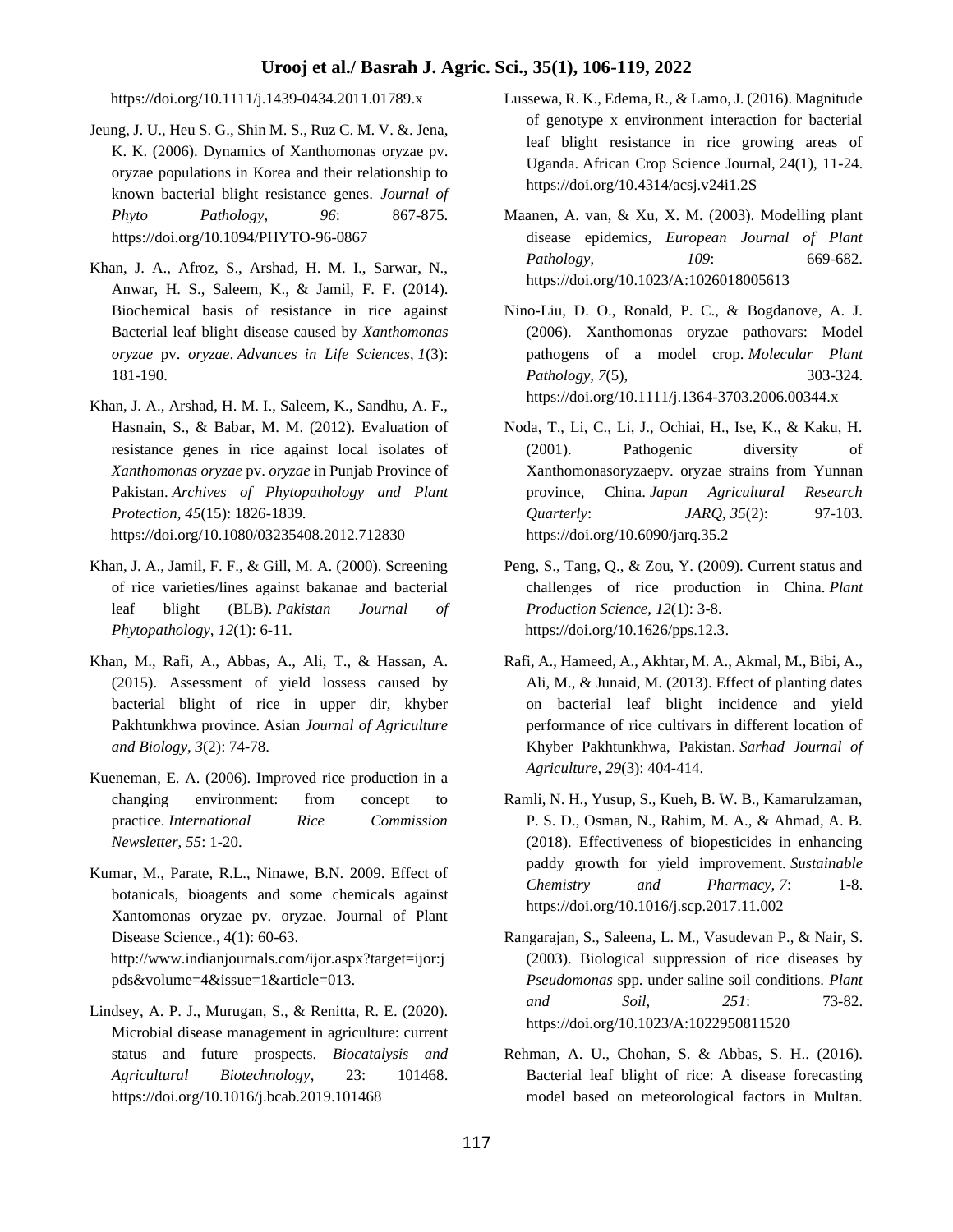*Pakistan Journal of Agricultural Reserch, 54*, 707- 718. https://theadl.com/detail.php?id=3303&vol=7.

- Salim, M., Akram, M., Akhtar, M., & Ashraf, M. (2003). Rice: a production hand book. *Pakistan Agricultural Research Council, Islamabad. 70*.
- Samanta, T. T., Das, A., & Samanta, P. (2016). Isolation and characterization of Xanthomonasoryzae isolates from different regions of Midnapore district of West Bengal and their ecofriendly management by some medicinal plant extracts. *International Journal of Phytomedicine, 6*(1): 29.
- Sharma, P., Bora, L. C., Puzari, K. C., Baruah, A. M., Baruah, R., Talukdar, K., & Phukan, A. (2017). Review on bacterial blight of rice caused by *Xanthomonas oryzae* pv. *oryzae*: different management approaches and role of *Pseudomonas fluorescens* as a potential biocontrol agent. *International Journal of Current Microibology and Applied Sciences, 6*: 982-1005. <https://doi.org/10.20546/ijcmas.2017.603.117>
- Steel, R., Torrie, G. D., & Frank, J. H. (1997). *Principles and Procedures of Statistics: A Biometrical Approach*. 3rd Ed. 1997. 336-352. McGraw Hill Book Co. Inc., New York. PP: 352-358.
- Wang, W., Vinocur, B. & Altman, A. (2003). Plant responses to drought, salinity and extreme temperatures: towards genetic engineering for stress tolerance. *Planta*, *218*: 1-14. https://doi.org/10.1007/s00425-003-1105-5
- Wang, Y., & Li, J. (2005). The plant architecture of rice (Oryza sativa). *Plant Molecular Biology, 59*(1): 75- 84. https://doi.org/10.1007/s11103-004-4038-x
- Webb, K. M., Ona, I., Bai, J., Garrett, K. A., Mew, T., Vera Cruz, C. M., & Leach, J. E. (2005). A benefit of high temperature: increased effectiveness of a rice bacterial blight disease resistance gene. *New Phytologist, 185*(2), 568-576. <https://doi.org/10.1111/j.1469-8137.2009.03076.x>
- Wu, Y., Yu, L., Xiao, N., Dai, Z., Li, Y., Pan, C., & Li, A. (2017). Characterization and evaluation of rice blast resistance of Chinese indica hybrid rice parental lines. *The Crop Journal, 5*(6): 509-517. https://doi.org/10.1016/j.cj.2017.05.004
- Xu, Y., Zhu, X. F., Zhou, M. G., Kuang, J., Zhang, Y., Shang, Y., & Wang, J. X. (2010). Status of streptomycin resistance development in *Xanthomonas oryzae* pv. *oryzae* and *Xanthomonas oryzae* pv. *oryzicola* in China and their resistance characters. *Journal of Phytopathology, 158*(9): 601- 608.

<https://doi.org/10.1111/j.1439-0434.2009.01657.x>

- Yan, L., Bai-Yuan, Y., Yun-Liang, P., Zhi-Juan, J., Yu-Xiang, Z., Han-Lin, W., & Chang-Deng, Y. (2016). Molecular Screening of Blast Resistance Genes in Rice Germplasms Resistant to *Magnaporthe oryzae*. *Rice Science, 24*(1): 41-47. <https://doi.org/10.1016/j.rsci.2016.07.004>
- Yasmin, S., Hafeez, F. Y., Mirza, M. S., Rasul, M., Arshad, H. M., Zubair, M., & Iqbal, M. (2017). Biocontrol of bacterial leaf blight of rice and profiling of secondary metabolites produced by rhizospheric *Pseudomonas aeruginosa* BRp3. *Frontiers in Microbiology, 8*: 1895. <https://doi.org/10.3389/fmicb.2017.01895>

118